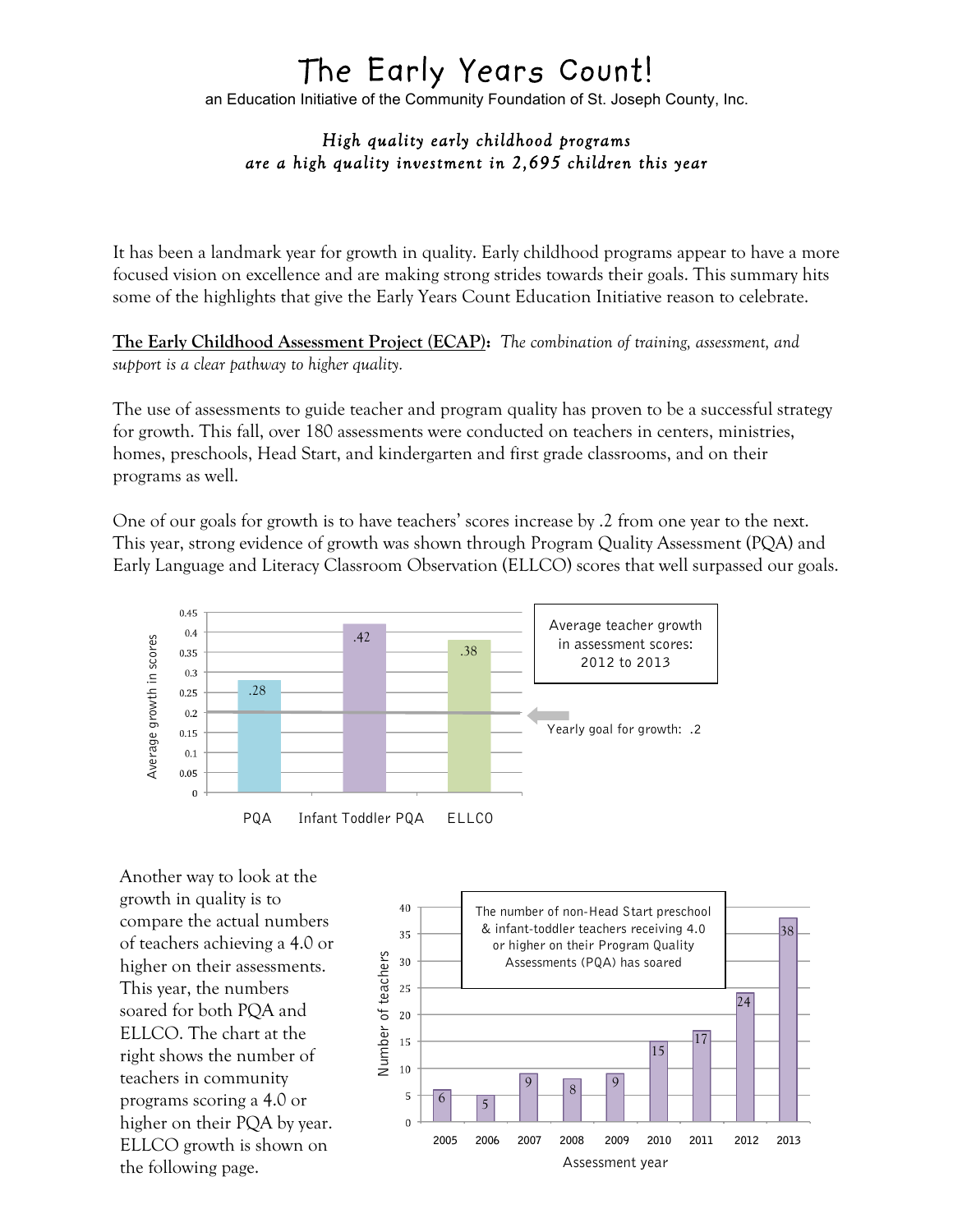

**Head Start:** *Children at-risk are the biggest beneficiaries of high quality early childhood programs.*

Maintaining a high quality Head Start program continues to be the single-most significant way to impact the lives of young children from low income families in our community. Each year, Head Start serves 557 children from birth to age five in St. Joseph County, and every year that a child spends in Head Start helps to close the learning gap.

While Head Start remains a key component of the Early Years Count Education Initiative, they now contribute significantly to the funding for assessments, training and other professional development services. This investment helps to extend the work of Early Years Count.

❖ CLASS (Classroom Assessment and Scoring System) is the instrument required for all Head Starts to measure teacher effectiveness. The assessment looks at three domains (emotional support, classroom organization, and instructional support) using very specific indicators. Prior to this year, CLASS had been handled internally at Head Start. The Early Years Count team is now conducting this assessment and giving teacher feedback two times per year (fall and winter). This move was highly embraced by both staff and administration.

❖ ELLCO (Early Language and Literacy Classroom Observation) assessments were conducted in the fall on all Head Start lead teachers. For the first time, average ELLCO scores for Head Start teachers exceeded 4.0 on a 5 point scale—a strong indicator that focused early literacy training and individualized coaching are working.

| Year | Average ELLCO Score |
|------|---------------------|
| 2011 | 3.61                |
| 2012 | 3.68                |
| 2013 | 4.06                |

❖ PQAs (Program Quality Assessments) were conducted this fall for the first time on all Head Start assistant teachers. Assistant teachers play a critical role in the Head Start classroom—each day they lead small groups, partner in play with children, take anecdotal notes, and help with planning. One-on-one feedback helped teachers see their strengths and zero in on areas of focus for professional development. Assistant teacher PQA scores averaged 4.11 out of 5—a strong showing for a first-time assessment.

❖ Using their assessment scores, each Head Start teacher and assistant sets goals for an individualized professional development plan. They are provided training and coaching based on these plans.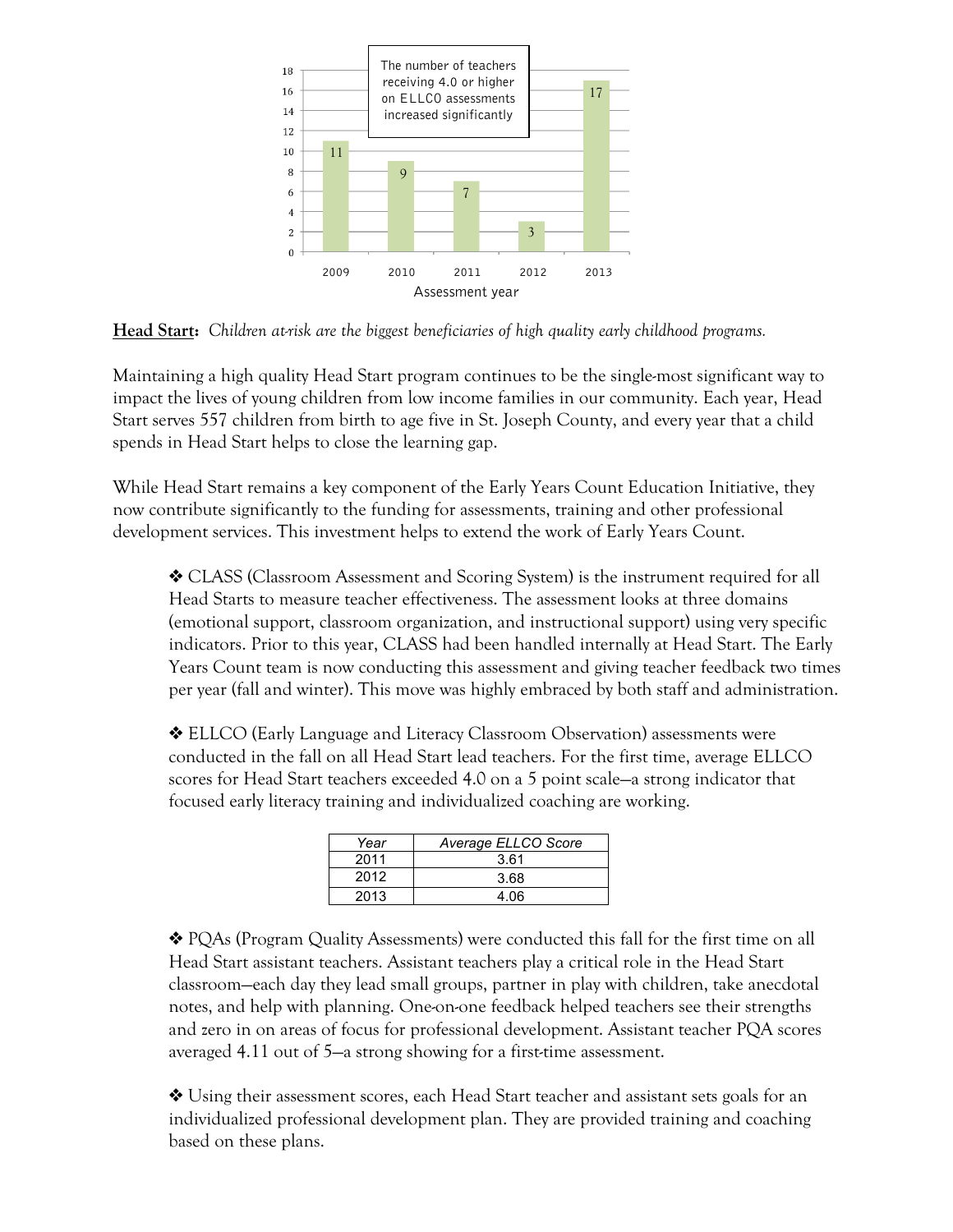**HighScope:** *A strong curriculum sets a high bar for quality throughout our community.*

HighScope was chosen because of its national recognition as a high quality curriculum, its in-depth teacher training, its strong evaluation component, and its solid research.

❖ In 2001, Head Start, working in collaboration with the Early Years Count, was the first program in St. Joseph County to embrace HighScope. Today, 21 programs identify HighScope as their curriculum.

❖ HighScope-trained teachers and directors in our community now number over 570. Training through Ivy Tech is ongoing; the current HighScope class includes six Early Years Count scholarship recipients from five programs.

❖ A HighScope Infant-Toddler Training series (71.5 hours) was conducted this past summer for 15 teachers. For the first time, this training was done by the Early Years Count team rather than through the HighScope Educational Foundation.

❖ One way to recognize teacher excellence is through HighScope certification. Six teachers were certified in the past year, bringing the total number of teachers who have been certified in St. Joseph County to 20 in eight different programs. Up to 19 more teachers scored high enough on their Program Quality Assessments to begin working on certification this year, including all eight Early Head Start teachers. Re-certification PQAs will be done this spring for seven Head Start preschool teachers.

**New Programs:** *Starting out with the destination in clear focus gives a jumpstart to high quality.*

When new programs begin with a vision of becoming a high quality HighScope program, progress towards that goal goes more quickly. Hope4Kids did just that and in 2012 became the first HighScope certified program in St. Joseph County.

❖ Within the past two years, three more HighScope-committed programs have opened (The Early Learning Center at Granger Community Church, Discoveries Infant Toddler Center, and St. Joseph Preschool). Even though they are new, their teachers' Program Quality Assessment scores already are higher than the community norm (4.33 for these new programs vs. 4.13 for all others).

❖ Two additional HighScope early childhood programs are planning to open on the west side of South Bend this year. One director has already completed HighScope training; the other has just begun.

**South Bend Community Schools:** *Carrying high quality concepts into primary schools strengthens the long-term outcomes for children.*

An Early Years Count pilot program in five primary schools (Harrison, Hay, McKinley, Monroe, and Warren) began this past year. This project brings the successful formula of assessment, training, and support to the elementary level.